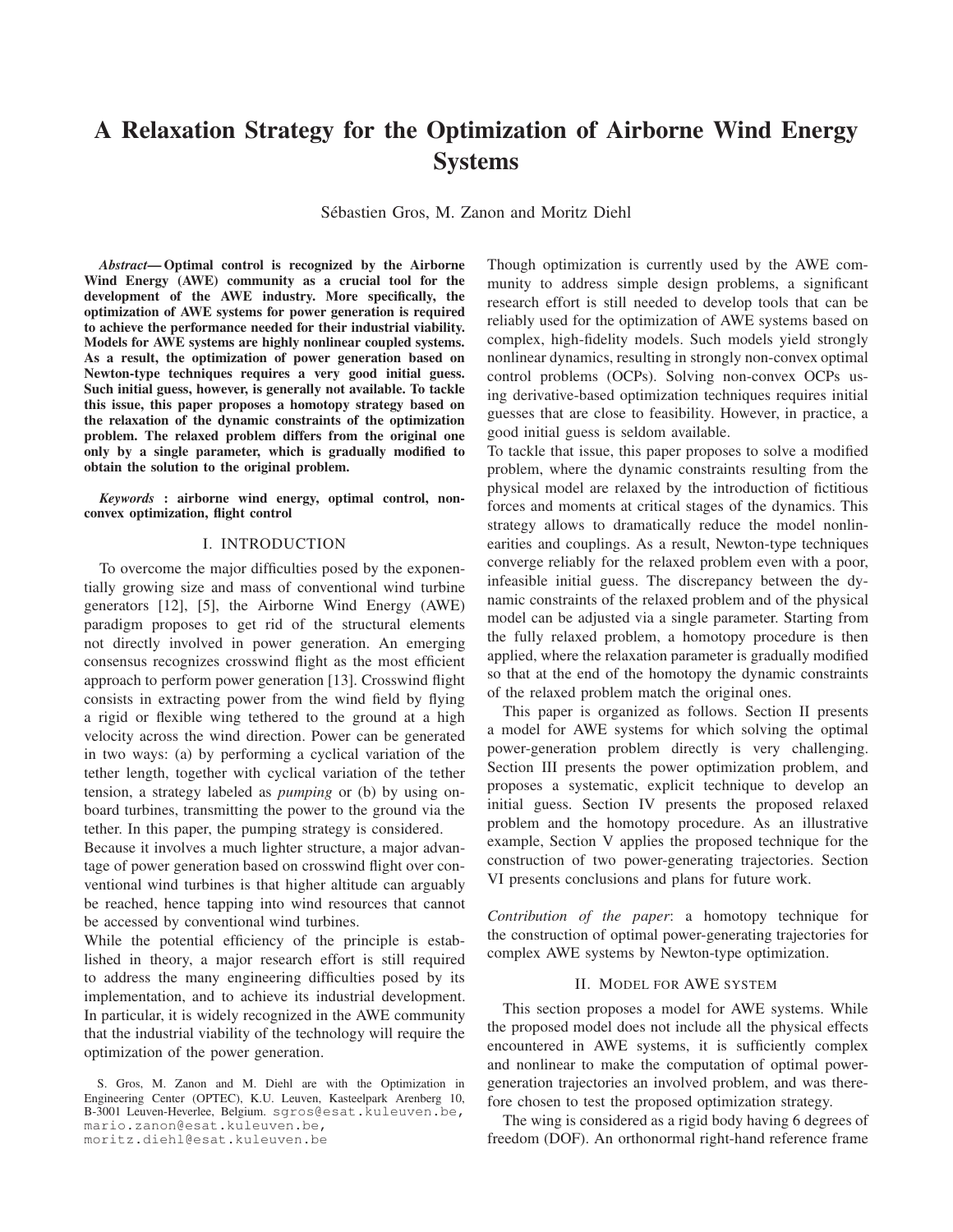*E* is chosen s.t. a) the wind is blowing in the *E*1-direction, b) the vector  $E_3$  is opposed to the gravitational acceleration vector *g*. The origin of the coordinate system coincides with the generator. The position of the wing center of mass in the reference frame  $E$  is given by the coordinate vector  $p = [x, y, z]^T$ . The tether is approximated as a rigid link of (time-varying) length *r* that constrains *p* to evolve on the 2-dimensional manifold  $C = \frac{1}{2} (p^T p - r^2) = 0$ . Such an assumption requires that the tether is always under tension. In this paper, it is assumed that the second time derivative of the tether length, i.e.  $\ddot{r} \in \mathbb{R}$  is a control variable.

A right-hand orthonormal reference frame *e* is attached to the wing s.t. a) the basis vector  $e_1$  spans the wing longitudinal axis, pointing in the forward direction and is aligned with the wing chord, b) the basis vector  $e_3$  spans the vertical axis, pointing in the upward direction. The origin of *e* is attached to the center of mass of the wing. In the following, the vectors  $e_{1,2,3}$  are given in  $E$  (see Fig. 2). The description of the wing attitude is given by the rotation matrix *R*.

$$
R = \left[ \begin{array}{ccc} e_1 & e_2 & e_3 \end{array} \right],
$$

Because the set of coordinates  $\{x, y, z\}$  describes the position of the center of mass of the wing, the translational dynamics and the rotational dynamics are separable, and the wing rotational dynamics reduce to:

$$
\dot{R} = R\omega_{\times}, \quad J\dot{\omega} + \omega \times J\omega = T, \quad \langle e_i, e_j \rangle_{t=0} = \delta_{ij}, \quad (1)
$$

where  $\omega_{\times} \in SO(3)$  is the skew matrix yielded by the angular velocity vector  $\omega$ , and  $T \in \mathbb{R}^3$  is the moment vector in *e*. Because  $\langle e_i, \dot{e}_j \rangle = 0$ , the orthonormality conditions  $\langle e_i, e_j \rangle = \delta_{ij}$  are preserved by the dynamics (1). Yet, for long integration times, a correction of the numerical drift of the orthonormality of *R* may be needed (see e.g [9]).

The kinetic and potential energy functions associated to the translational dynamics of the wing read:

$$
\mathcal{T}_{\mathbf{W}} = \frac{1}{2} M_{\mathbf{W}} \dot{X}^T \dot{p}, \quad \mathcal{V}_{\mathbf{W}} = M_{\mathbf{W}} g z,
$$

where  $M_W$  is the mass of the wing. The kinetic and potential energy functions associated to the translational dynamics of the tether read:

$$
\mathcal{T}_{\rm T} = \frac{1}{2} \int_0^1 \sigma^2 \dot{p}^T \dot{p} \mu r d\sigma = \frac{1}{6} \mu r \dot{p}^T \dot{p}, \quad \mathcal{V}_{\rm T} = \frac{1}{2} \mu r g z,
$$

where  $\mu$  is the tether linear density. The Lagrangian associated to the translational dynamics of the system reads:

$$
\mathcal{L} = \mathcal{T}_W + \mathcal{T}_T - \mathcal{V}_W - \mathcal{V}_T - \lambda \mathcal{C},
$$

where  $\lambda$  is the Lagrange multiplier associated to the algebraic constraint *C*. With  $V = V_W + V_T$ , using the Lagrange equation

$$
\frac{d}{dt}\frac{\partial \mathcal{L}}{\partial \dot{p}} - \frac{\partial \mathcal{L}}{\partial p} = F,
$$

the system translational dynamics are given by the following index-3 DAE:

$$
m\ddot{p} + \dot{m}\dot{p} + \mathcal{V}_p + \lambda p = F, \quad C = 0,
$$
 (2)

where  $V_p^T = \nabla_p V = \begin{bmatrix} 0 & 0 & (M_W + \frac{1}{2}\mu r) g \end{bmatrix}$ , *F* is the vector of generalized forces associated to  $\{x, y, z\}$  and  $m =$  $M_{\rm W} + \frac{1}{3}\mu r$ .

As an alternative to using (2), an index-reduction reformulates (2) as an index-1 DAE. Using  $\ddot{C}(t) = 0$ ,  $\dot{C}(t = 0) =$  $0, C(t = 0) = 0$ , the resulting index reduction of (2) yields the following index-1 DAE and consistency conditions:

$$
\begin{bmatrix}\nm \cdot I_3 & p \\
p^T & 0\n\end{bmatrix}\n\begin{bmatrix}\n\ddot{p} \\
\lambda\n\end{bmatrix} = \begin{bmatrix}\nF - \mathcal{V}_p - m\dot{p} \\
\dot{r}^2 + r\ddot{r} - \dot{p}^T\dot{p}\n\end{bmatrix},
$$
\n(3)\n
$$
C(t = 0) = \frac{1}{2} (p^T p - r^2)_{t=0} = 0,
$$
\n
$$
\dot{C}(t = 0) = (p^T \dot{p} - r\dot{r})_{t=0} = 0,
$$

where  $I_3$  is the  $3 \times 3$  identity matrix and *F* the force applied at the center of mass of the wing. The force in the tether and the mechanical power extracted from the wing are readily given by:

$$
F_{\rm T} = ||\lambda p|| = \lambda r, \qquad \dot{E} = F_{\rm T} \dot{r} = \lambda r \dot{r}.
$$
 (4)

Because a Cartesian coordinate system is used, the generalized forces  $F$  in (3) are given by the sum of the forces acting at the wing center of mass, given in frame *e*. Introducing the relative velocity *v*, i.e. the velocity of the wing w.r.t. the air mass given in the reference frame *E* by:

$$
v = \begin{bmatrix} \dot{x} - W_1 & \dot{y} - W_2 & \dot{z} - W_3 \end{bmatrix}^T,
$$

where  $W \in \mathbb{R}^3$  is the local wind velocity field, the norms of the lift and drag forces are given by [15]:

$$
||F_{\rm L}|| = \frac{1}{2}\rho A C_{\rm L} ||v||^2, \qquad ||F_{\rm D}|| = \frac{1}{2}\rho A C_{\rm D} ||v||^2,
$$

where  $C_L$  and  $C_D$  are the lift and drag coefficient, respectively,  $\rho$  is the air density, and *A* the wing surface.

The lift force is orthogonal to the relative velocity *v*. Moreover, it is assumed in this model that the lift force is orthogonal to the wing transversal axis spanned by  $e_2$ , therefore the lift force is collinear to the vector  $v \times e_2$ , which is normed to  $\|v\|$ . The drag force is defined as collinear and opposed to the relative velocity *v*. The lift and drag forces, *F*<sub>L</sub> and *F*<sub>D</sub> acting on the wing are therefore given by:

$$
F_{\rm L} = \frac{1}{2} \rho A C_{\rm L} ||v|| (v \times e_2), \qquad F_{\rm D} = -\frac{1}{2} \rho A C_{\rm D} ||v|| v. \tag{5}
$$

In this model, it is assumed that the lift and drag coefficients  $C_L$  and  $C_D$  depend on the angle of attack  $\alpha$  and side-slip angle  $\beta$  only. For some range  $\alpha_{\min} \le \alpha \le \alpha_{\max}$  and  $-\beta_{\text{max}} \leq \beta \leq \beta_{\text{max}}$ ,  $C_{\text{L}}$  and  $C_{\text{D}}$  are well approximated by [15], [6]:

$$
C_{L} = C_{L}^{0} + C_{L}^{\alpha} \alpha
$$
,  $C_{D} = C_{D}^{0} + C_{D}^{\alpha} \alpha^{2} + C_{D}^{\beta} \beta^{2}$ ,

It is assumed here that the reference frame of the wing is chosen such that  $\alpha = 0$  corresponds to the minimum drag. The proposed quadratic dependence of  $C_D$  on  $\beta$  arises from the symmetry of the system; note that [15] neglects this contribution, while [6] proposes a linear dependence w.r.t.  $|\beta|$ .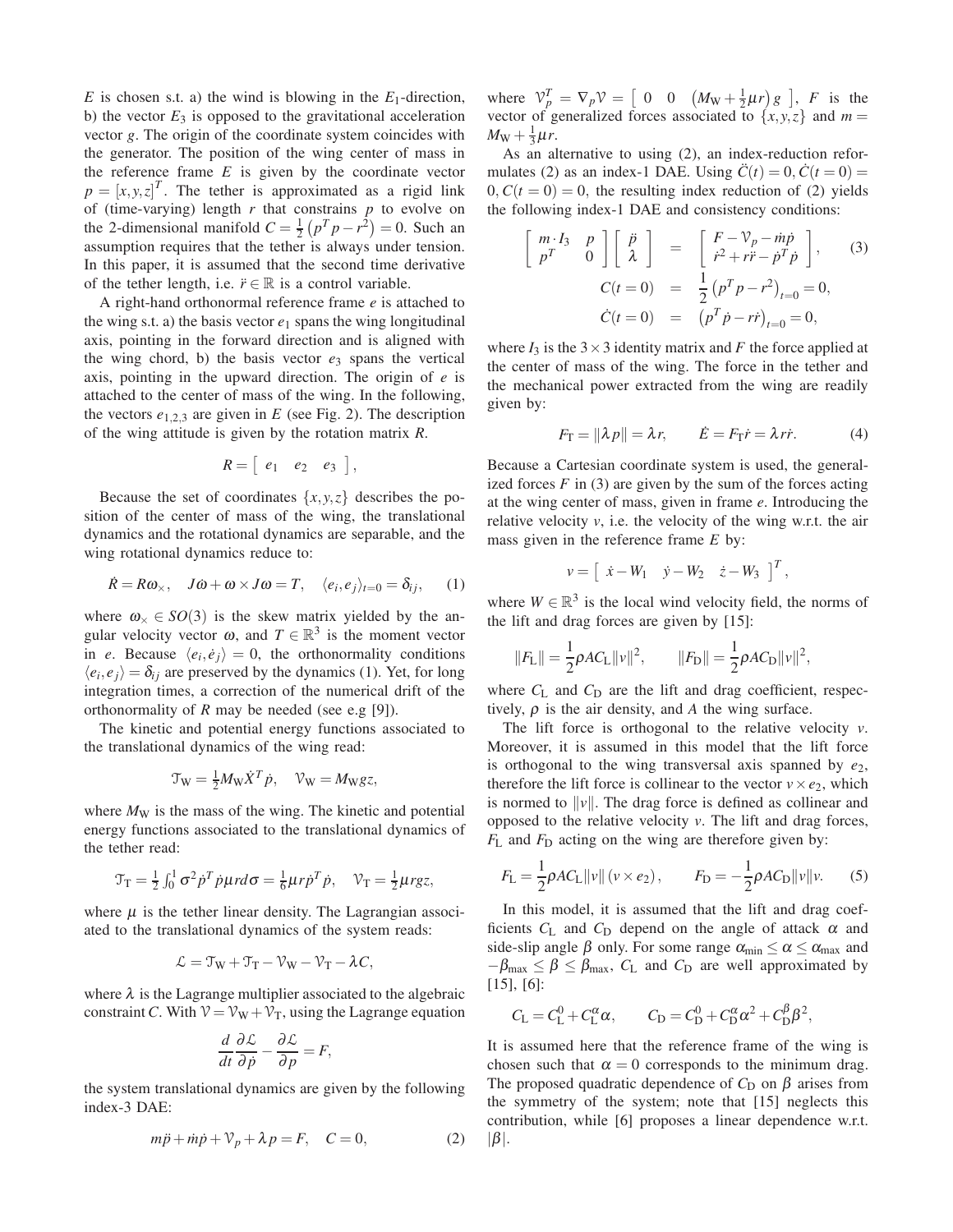Defining  $v = [v_1, v_2, v_3]^T$  as the coordinate vector of the relative velocity *v* projected in the wing frame  $e$ , i.e.:  $v =$  $R^T v$ , for small angles  $\alpha$  and  $\beta$  can be approximated by [15]:

$$
\alpha = -\tan\left(\frac{v_3}{v_1}\right) \approx -\frac{v_3}{v_1}, \quad \beta = \tan\left(\frac{v_2}{v_1}\right) \approx \frac{v_2}{v_1}.
$$

Assuming a laminar wind flow with a logarithmic wind shear model blowing in the uniform *x*-direction,  $W = [u, v, w]$ is given by [14]:

$$
u(z) = u_0 \frac{\log(z/z_r)}{\log(z_0/z_r)}, \quad v = w = 0 \tag{6}
$$

where  $W_0 \in \mathbb{R}$  is the wind velocity at altitude  $z_0$  and  $z_r$  is the ground roughness. For the sake of simplicity, in this paper only the wind along the *x*-axis is considered.

In this paper, the approximate tether drag model proposed in [10] is used. The tether drag is lumped into a single equivalent force  $F_{\rm T}^D$  (projected in frame *e*) acting at the wing center of mass (see [10]) given by:

$$
F_{\rm T}^{D} = -\frac{1}{8} \rho D_{\rm T} C_{\rm T} r || [v]_e - \dot{r} e_r || ([v]_e - \dot{r} e_r),
$$

where  $e_r = r^{-1} \begin{bmatrix} x, & y, & z \end{bmatrix}^T$ ,  $D_T$  is the tether diameter, and  $C_T$  the tether drag coefficient. The sum of the forces  $F$  in (3) acting at the wing center of mass is given by  $F = F_A + F_T^D$ .

The vector of aerodynamic moment  $T_A$  is given by:

$$
T_{\rm A} = \frac{1}{2} \rho A ||v||^2 \begin{bmatrix} C_{\rm R} \\ C_{\rm P} \\ C_{\rm Y} \end{bmatrix}
$$
 (7)

where

$$
C_R = -D_R \omega_1 - A_R \omega_3 + C_R^a u_a
$$
  
\n
$$
C_P = C_Y = A_Y \omega_1
$$
  
\n
$$
C_R \omega_1 + C_P^T \omega_T + C_Y^c u_r
$$

and  $\alpha_{\rm T}$ ,  $\beta_{\rm T}$  are the tail angle of attack and side-slip angle, given by:

$$
\alpha_{\rm T} = -\frac{v_3 + L_{\rm T}\omega_2}{v_1}, \qquad \beta_{\rm T} = \frac{v_2 - L_{\rm T}\omega_3}{v_1}
$$

where  $L_T$  is the tail effective length.

In the following,  $\mathcal{U} = [r, \dot{u}_a, \dot{u}_e, \dot{u}_r]^T \in \mathbb{R}^4$ are the system control inputs, and  $\mathcal{X}$  =  $[x, y, z, \dot{x}, \dot{y}, \dot{z}, e_1^T, e_2^T, e_3^T, \omega_1, \omega_2, \omega_3, r, \dot{r}, u_a, u_e, u_r]^T \in \mathbb{R}^{23}$ are the system states.

#### *A. System Constraints*

We use the following control input and state bounds:

$$
-5\,\mathrm{m/s^2} \quad \leq \quad \ddot{r} \quad \leq \quad 5\,\mathrm{m/s^2}, \tag{8}
$$

$$
-10 \,\mathrm{m/s} \quad \leq \quad \dot{r} \quad \leq \quad 10 \,\mathrm{m/s}. \tag{9}
$$

In addition, in order to keep the system in the region where the model assumptions are valid, the following path constraints need to be considered:

$$
-1 \leq C_{\mathcal{L}}(\mathfrak{X}, W_0) \leq 1, \quad \lambda(\mathfrak{X}, W_0) \leq 0. \tag{10}
$$



Fig. 1. Architecture of the system dynamics. The feedback loops introduced by the aerodynamics are highlighted using the light-grey arrows.

Constraint  $\lambda \leq 0$  is required to keep the tether under tension, and constraint  $-1 \leq C_L \leq 1$  is required to keep the wing in the linear-lift region [15]. Note that the actual bounds on the linear-lift region depend on the wing used.

#### *B. System architecture*

A visualization of the architecture of the system dynamics is given in Fig. 1. Airborne applications are typically a chain of four nonlinear integrators, with several feedback loops occurring at different stages of the chain. The feedback loops result from the aerodynamic forces and moments, which are strongly nonlinear functions of the state of the system. The dynamics resulting from the interaction of the integrators with the aerodynamic feedback loops are highly coupled, and strongly nonlinear.

## III. POWER OPTIMIZATION

#### *A. Power optimization problem*

The optimization of power generation can be formulated as the following periodic optimization problem:

$$
\mathcal{P}_E: \min_{\mathcal{X}, \mathcal{U}, E, \lambda, T} \quad \frac{E(T)}{T} \tag{11}
$$

s.t. 
$$
(1), (3), (4)
$$

$$
F = F_{\rm A}, T = T_{\rm A} \tag{12}
$$

$$
\lambda \le 0, \quad 0 \le C_{\mathcal{L}} \le 1 \tag{13}
$$

$$
\mathfrak{X}(T) = \mathfrak{X}(0),\tag{14}
$$

$$
C(\mathfrak{X}(0)) = 0, \quad \dot{C}(\mathfrak{X}(0)) = 0,
$$
 (15)

$$
\langle e_i, e_j \rangle_{t=0} = \delta_{ij}, \quad i = 1, 2, 3, j \ge i, \quad (16)
$$

Because the periodicity constraints (14) together with the consistency conditions (15)-(16) are redundant, some constraints must be removed from the periodic optimization problem (11)-(16). In this paper, the periodicity constraints on the states  $r$  and  $\dot{r}$  were removed from (14), and only the leading terms  $\mathbf{1}_i^T e_i(0) = \mathbf{1}_i^T e_i(T)$ ,  $i = 1, 2, 3$  were considered for the periodicity of *R*, with  $\left[\mathbf{1}_{i}\right]_{j} = \delta_{ij}, j = 1, 2, 3$ .

# *B. Initial guess*

For a practitioner, the a priori knowledge of the optimal trajectory of a specific AWE system is likely to be limited to its topology (e.g. circular or eight) and an educated guess of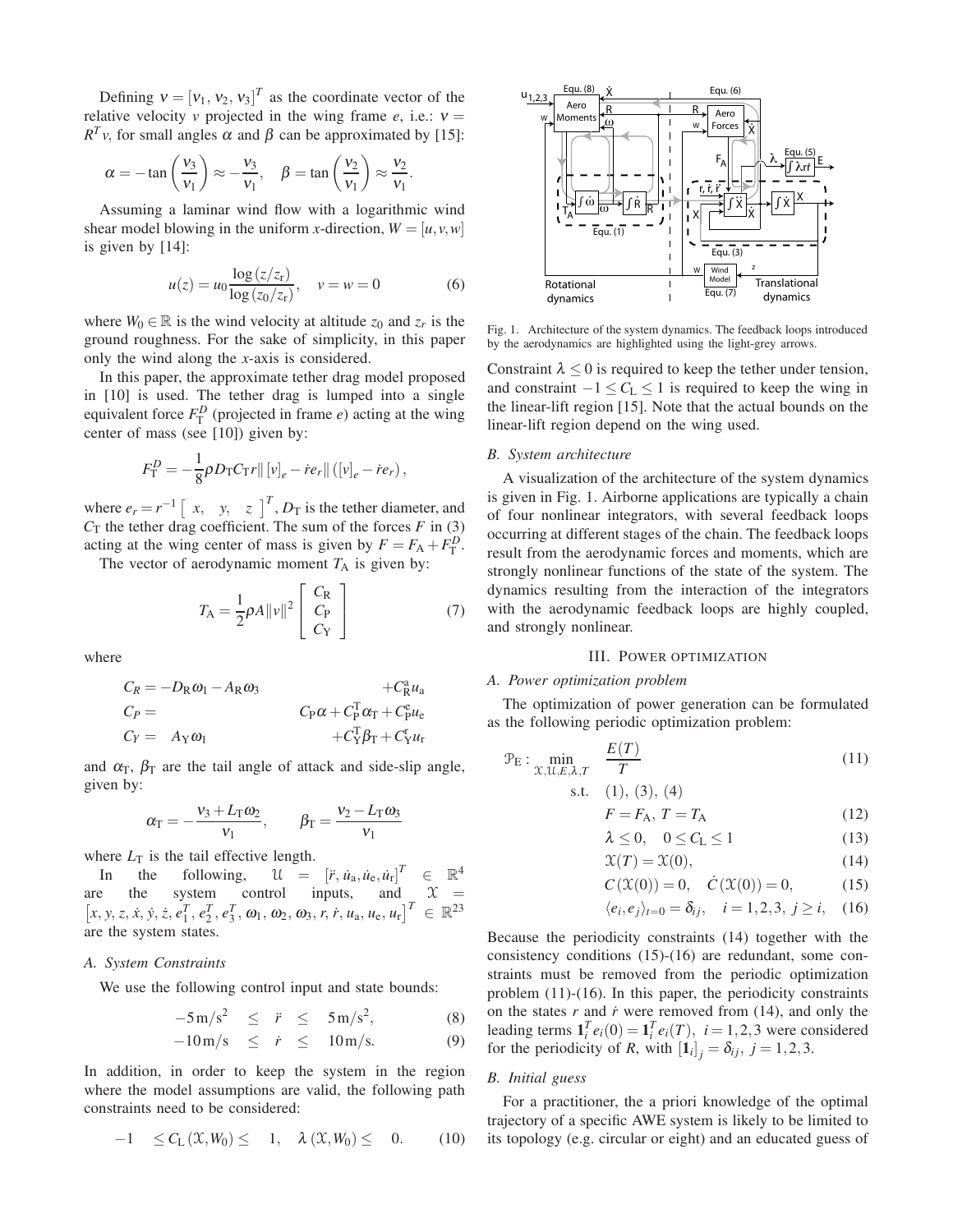some variables such as the wing velocity, the cable length, the turn radius, and the operational altitude. We therefore suggest in this paper to develop an initial guess for problem (11)-(16) based on such limited information only.

Because it is strongly nonlinear and because the dynamics are unstable, problem (11)-(16) is best treated using simultaneous optimization techniques [1]. In a simultaneous optimization framework, the problem is discretized on a time grid  $t_k$ ,  $k = 0, ..., N_T$ , and the states at each time  $t_k$  introduced as decision variables in the resulting Nonlinear Program.

From an arbitrary guess of the wing position over time *p*<sub>0</sub>(*t*), with  $p_0(0) = p_0(T)$  and  $C(p_0(t)) = 0$ ,  $\forall t \in [0, T]$  the states are initialized at the time instants  $t_k$  such that:

- 1) the wing longitudinal axis  $e_1$  is aligned with the wing absolute velocity  $\dot{p}_0$ . The angle of attack  $\alpha$  is yielded by the component of the wing relative velocity due to the wind only, and is therefore small if the absolute velocity is chosen reasonably high.
- 2) the wing vertical axis  $e_3$  is aligned with the tether, such that the lift mainly acts in the direction of the tether axis
- 3) the wing angular velocity  $\omega$  is initialized by taking the numerical derivative of the pose of the wing *R* between the successive times *t<sup>k</sup>*
- 4) the tether length is fixed, the wing control surfaces are neutral

These requirements can be formally stated as follows:

$$
e_1(t_k) = (||\dot{p}_0||^{-1} \dot{p}_0)_{t=t_k}, \quad k = 0, ..., N_T - 1
$$
(17)  
\n
$$
e_3(t_k) = (r_0^{-1} p_0)_{t=t_k}, \quad e_2(t_k) = e_3(t_k) \times e_1(t_k),
$$
  
\n
$$
\omega(t_k) = \frac{N}{T} \log (R(t_k)^T R(t_{\text{mod}(k+1,N)}))_{\times^{-1}},
$$
  
\n
$$
r(t_k) = r_0, \quad \dot{r}(t_k) = 0, \quad u_1(t_k) = 0, \quad u_2(t_k) = 0, \quad u_3(t_k) = 0,
$$

where  $A_{\times^{-1}} \in \mathbb{R}^3$  is the vector yielded by the skew matrix  $A \in SO(3)$ .

Solving problem  $(11)-(16)$  with the initial guess  $(17)$  has been attempted using a) collocation-based discretization of problem  $\mathcal{P}_E$  [2] and the NLP solver Ipopt [16], and b) using the software ACADO [11] based on Multiple-Shooting [3] and Sequential Quadratic Programming (SQP) [4]. Both attempts have lead to the failure of the NLP solvers at a point where feasibility cannot be improved. The failure occured regardless of the number of shooting nodes or collocation points tested. Though alternative strategies can be considered to explicitly compute an initial guess for problem (11)-(16), none have been found that allow for a reliable convergence of Newton-type methods for problem (11)-(16). To tackle that issue, the following section presents an alternative based on a relaxed optimization problem, that allows for a refinement of the initial guess (17) through a homotopy procedure.

#### IV. RELAXED PROBLEM

# *A. Opening the feedback loops*

As pointed out in Section II-B, the nonlinearities of the model dynamics are mainly due to the feedback loops introduced by the aerodynamic forces and torques. In contrast, a



Fig. 2. Schematic of the reference frames *E* and *e*.



Fig. 3. Dynamic model without aerodynamic feedback loops.

system where these feedback loops are open (see Fig. 3) is decoupled and mildly nonlinear. This observation is exploited here for developing a relaxed dynamic model where the feedback loops can be fully open and then progressively closed. This feature is then exploited to run a homotopy strategy on the initial guess (17). Consider the following representation of the dynamics of *N* subsystem through the functions  $g_i$ , i.e.:

$$
f_i(\dot{x}_i, x_i, u_i, z_i) = 0,
$$
  $z_i = g_i(x),$   $i = 1,...,N$  (18)

where  $x^T = \begin{bmatrix} x_1^T & \dots & x_N^T \end{bmatrix}$  and  $g_i$  are typically sparse functions of *x*. We suggest here to open the feedback loops by relaxing the algebraic constraint in (18).

*1) Profile closing :*

$$
f_i(\dot{x}_i, x_i, u_i, z_i) = 0, \qquad z_i - g_i(x) = P_i(t, \alpha_i)
$$
  

$$
||P(t_k, \alpha_i)||_p \le \gamma^{-1} - 1, \quad k = 1, ..., N_T
$$
 (19)

where *p* is any appropriate norm,  $P_i(t, \alpha_i)$  is a function of time parametrized by  $\alpha_i \in \mathbb{R}^n$ , and  $\gamma \in ]0,1]$ . Using (19), a rich parametrization of  $P_i(t, \alpha_i)$  is required to remove the couplings  $z_i = g_i(x)$ . In a collocation framework [2], feasibility can be achieved for all values of  $\gamma$  by reusing for  $P_i(t, \alpha_k)$  the polynomials and the time grid used for setting up the collocation scheme, and the norm constraints enforced on the collocation nodes only. The resulting NLP is then a largescale problem, which is typically best treated using interiorpoint techniques [17]. In a multiple-shooting framework [3] where the discretization of the OCP is based on a much smaller set of decision variables than in a collocation framework, a high-order parametrization of  $P_i(t, \alpha_i)$  may not be desired. An alternative strategy is proposed next.

*2) Gain closing :* an alternative approach to (IV-A.1) consists in progressively introducing the feedback-loops in the system dynamics through adjustable gains, i.e. using:

$$
f_i(\dot{x}_i, x_i, u_i, z_i) = 0, \quad z_i = \gamma g_i(x) + (1 - \gamma) P_i(t, \alpha_i)
$$
 (20)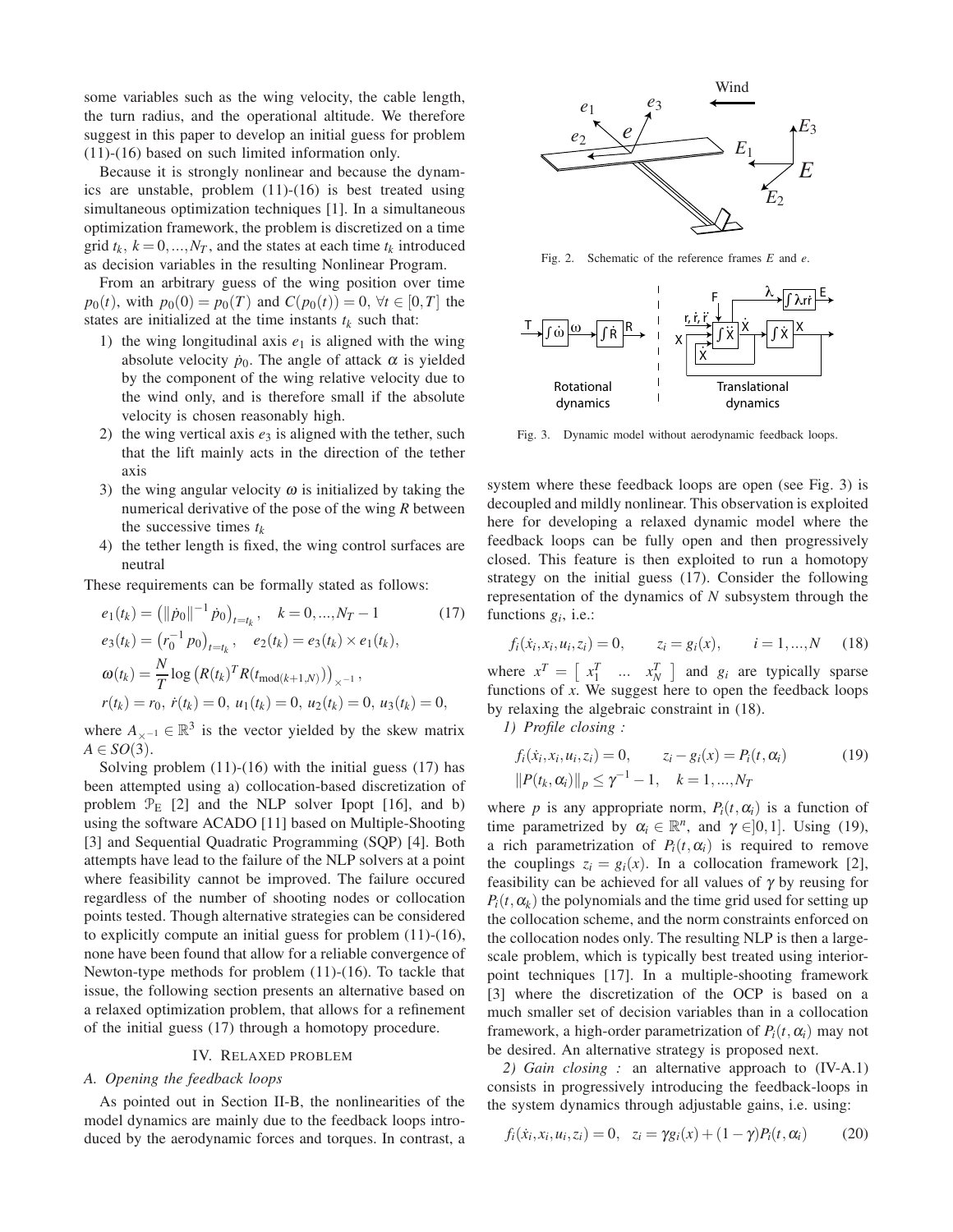

Fig. 4. Dynamic model with relaxation strategy (IV-A.2). The feedback loops can be opened and closed by changing the value of parameter  $γ$ .

where  $\gamma \in [0,1]$ . Since for  $\gamma = 0$  the equalities  $z_i = P_i(t, \alpha_i)$ hold, a high-order parametrization of is not needed to remove the couplings  $z_i = g_i(x)$ , and the variables  $z_i$  are controlled via the corresponding  $\alpha_i$ .

# *B. Relaxed problem*

In this paper, the relaxation strategy IV-A.2 is implemented (see Fig. 4). The relaxed problem aims at refining the initial guess (17) to obtain a feasible trajectory close to the prototype trajectory  $p_0(t)$  used to build (17). Defining the set of decision variables  $W = [\mathfrak{X} \mathfrak{U} \lambda F_F T_F \gamma]$ , the proposed relaxed problem reads:

$$
\mathcal{P}(p_{\mathrm{H}}): \min_{\mathcal{W}} \int_{0}^{T} \left( \|\mathcal{X}_{k} - \bar{\mathcal{X}}_{k}\|_{Q}^{2} + \|\mathcal{U}_{k} - \bar{\mathcal{U}}_{k}\|_{R}^{2} \right) dt
$$
  
s.t. (1), (3), (13) – (16)  

$$
\begin{bmatrix} F \\ T \end{bmatrix} - \gamma \begin{bmatrix} F_{\mathrm{A}} \\ T_{\mathrm{A}} \end{bmatrix} - (1 - \gamma) \begin{bmatrix} F_{\mathrm{F}} \\ T_{\mathrm{F}} \end{bmatrix} = 0
$$
 (21)  

$$
\gamma - p_{\mathrm{H}} = 0
$$
 (22)

The following homotopy procedure was applied to problem P for some  $N_H \in \mathbb{N}$  sufficiently large:

*Algorithm 1:* (Homotopy)

**Initialization:** states (17),  $p_H := 0$ ,  $TOL_0 > TOL_{END} > 0$ While  $p_H \leq 1$  do: 1. solve  $\mathcal{P}(p_H)$  to tolerance TOL<sub>0</sub> 2.  $p_{\rm H} := p_{\rm H} - \frac{1}{N_{\rm H}}$ end while.

Solve  $\mathcal{P}_E$  to TOL<sub>END</sub>.

The homotopy parameter  $p<sub>H</sub>$  is embedded [7] in problem  $P$ by introducing the decision variable  $\gamma$  and the constraint (22). As a result, for a given value of  $p<sub>H</sub>$  the parametric Quadratic Program (QP) obtained at a solution of problem  $P(p_H)$ provides a linear predictor for the next homotopy step, hence improving the convergence of the Newton scheme. Once  $P(0)$  has been solved to a reasonable degree of accuracy TOL<sub>0</sub>, for *N*H chosen sufficiently large, a single full Newton step can be sufficient to update the solution. However, if the homotopy step size is not adjusted to ensure that the accuracy of the solution remains sufficient throughout the homotopy,

TABLE I MODEL PARAMETERS

| Parameter                                                                                                                                                                           | Value                                                          | Unit                       |
|-------------------------------------------------------------------------------------------------------------------------------------------------------------------------------------|----------------------------------------------------------------|----------------------------|
| $m_A$ , A                                                                                                                                                                           | $5 \cdot 10^3$ , 100                                           | $(kg), (m^2)$              |
| diag(I)                                                                                                                                                                             | $[4.4 \cdot 10^3 \space 2.1 \cdot 10^3 \space 6.2 \cdot 10^3]$ | $(kg \cdot m^2)$           |
|                                                                                                                                                                                     | $-10, 5$                                                       | $(\text{deg})$ , $(m)$     |
| $\alpha_{0}^{\rm t}, L_{\rm T}$<br>$C_{\rm L}^{\alpha}$                                                                                                                             | 3.82                                                           |                            |
| $C_{\rm p}^{0}$ , $C_{\rm p}^{\alpha}$ , $C_{\rm p}^{\beta}$<br>$C_{\rm R}^{1}$ , $C_{\rm R}^{1}$ , $C_{\rm R}^{3}$<br>$C_{\rm p}^{0}$ , $C_{\rm p}^{\beta}$ , $C_{\rm p}^{\alpha}$ | $10^{-2}$ , 0.25, 0.1                                          |                            |
|                                                                                                                                                                                     | $0.1, -4, 1$                                                   |                            |
|                                                                                                                                                                                     | 0.1, 7.5, 1                                                    |                            |
| $C_Y^{\mathrm{u}}, C_Y^{\mathrm{I}}, C_Y^{\mathrm{I}}$                                                                                                                              | 0.1, 0.1, 7.5                                                  |                            |
| $z_r, z_0, \rho$                                                                                                                                                                    | $10^{-2}$ , 100, 1.23                                          | $(m),(m),(kg\cdot m^{-3})$ |



Fig. 5. 3D trajectory resulting from initial guess (23). The arrows are the wing velocity.

more than one (not necessarily full) Newton steps may be needed. In the proposed implementation, the dynamics in problem  $\mathcal P$  and  $\mathcal P_{\mathcal E}$  where discretized using multiple-shooting [3], and the resulting NLP tackled via the SQP method implemented in the software ACADO [11]. The primal active set QP solver qpOASES [8] was used to solve the underlying Quadratic Problems.

## V. ILLUSTRATIVE EXAMPLE

Two common types of trajectories for AWE systems are considered. The first is a circular trajectory, a topology that is often preferred in practice for its simplicity, but for which a swivel mechanism is required to avoid the winding of the tether. The second trajectory is a lying eight, for which the problem of tether winding is avoided, but which requires strong angular accelerations  $\dot{\omega}$  to be performed.

## *A. Circular trajectory*

The relaxed optimization problem  $P$  was initialized using:

$$
\delta_k = 2k\pi/N, \quad \psi_k = \psi_{\text{max}} \sin(\delta_k) + \psi_0, \quad \theta_k = \theta_{\text{max}} \cos(\delta_k),
$$
\n
$$
p(\psi_k, \theta_k, r) = r \begin{bmatrix} \cos(\psi_k) \cos(\theta_k) \\ \sin(\theta_k) \\ \cos(\theta_k) \sin(\psi_k) \end{bmatrix}
$$
\n(23)

for  $k = 0, ..., N - 1$ , where *r*,  $\psi_{\text{max}}$ ,  $\psi_0$  and  $\theta_{\text{max}}$  must be chosen by the user. The state and input guess was computed using (17). The 3D trajectories are reported in Fig. 5.